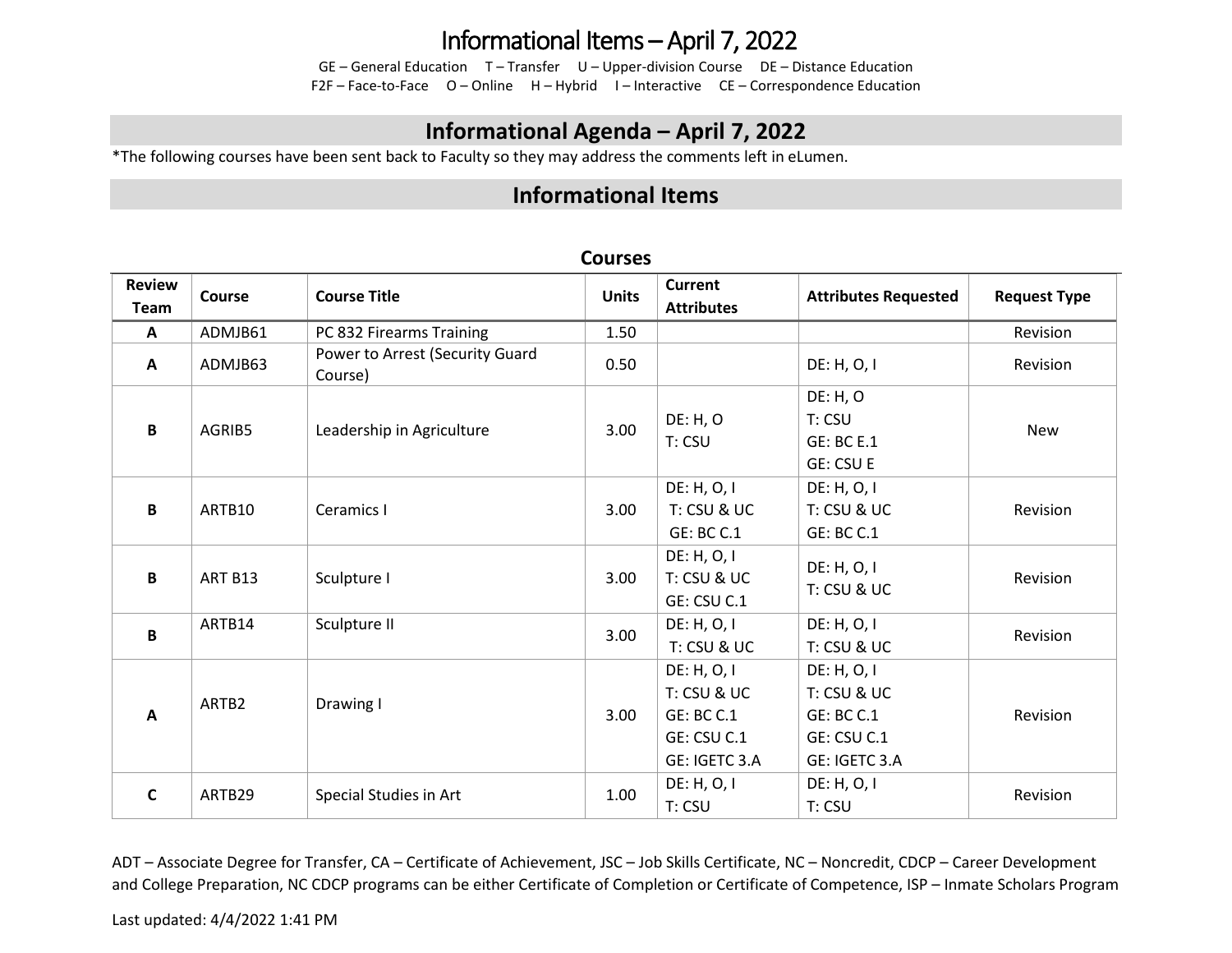## Informational Items – April 7, 2022

GE – General Education T – Transfer U – Upper-division Course DE – Distance Education F2F – Face-to-Face O – Online H – Hybrid I – Interactive CE – Correspondence Education

|   | ARTB48    | Advanced Photography III -<br>Independent Study             | 3.00             | DE: H, O, I<br>T: CSU                    | DE: H, O, I<br>T: CSU                    | Revision   |
|---|-----------|-------------------------------------------------------------|------------------|------------------------------------------|------------------------------------------|------------|
| A | ARTB5     | Three Dimensional Design                                    | 3.00             | DE: H, O, I<br>T: CSU & UC<br>GE: BC C.1 | DE: H, O, I<br>T: CSU & UC<br>GE: BC C.1 | Revision   |
| D | ENGRB37   | <b>Engineering Mechanics-Dynamics</b>                       | 3.00             | T: CSU & UC                              | DE: H, 0, I<br>T: CSU & UC               | Revision   |
|   | FIREB60   | Driver/Operator Certification                               | 2.00             |                                          | DE: H, O, I                              | Revision   |
|   | MUSCB48WE | <b>Occupational Work Experience</b><br>Education/Internship | $1.00 -$<br>8.00 |                                          | DE: H, O, I<br>T: CSU                    | <b>New</b> |

## **GE**

#### **Courses**

| <b>Course</b> | <b>Course Title</b>       | <b>Units</b> | <b>Current Attributes</b> | <b>Attributes Requested</b> | <b>Request Type</b> |
|---------------|---------------------------|--------------|---------------------------|-----------------------------|---------------------|
|               |                           |              |                           | DE: H, O                    |                     |
|               |                           | 3.00         | DE: H, O                  | T: CSU                      |                     |
|               |                           |              | T: CSU                    | <b>GE: BC E.1</b>           | New                 |
| <b>AGRIB5</b> | Leadership in Agriculture |              |                           | <b>GE: CSU E</b>            |                     |
|               |                           |              | DE: H, O, I               | DE: H, O, I                 |                     |
|               |                           | 3.00         | T: CSU & UC               | T: CSU & UC                 | Revision            |
| ARTB10        | Ceramics I                |              | GE: BC C.1                | GE: BC C.1                  |                     |
|               |                           |              | DE: H, O, I               | DE: H, O, I                 |                     |
|               |                           |              | T: CSU & UC               | $T:$ CSU & UC               |                     |
|               |                           | 3.00         | <b>GE: BC C.1</b>         | GE: BC C.1                  | Revision            |
| ARTB2         | Drawing I                 |              | GE: CSU C.1               | GE: CSU C.1                 |                     |
|               |                           |              | GE: IGETC 3.A             | GE: IGETC 3.A               |                     |

ADT – Associate Degree for Transfer, CA – Certificate of Achievement, JSC – Job Skills Certificate, NC – Noncredit, CDCP – Career Development and College Preparation, NC CDCP programs can be either Certificate of Completion or Certificate of Competence, ISP – Inmate Scholars Program